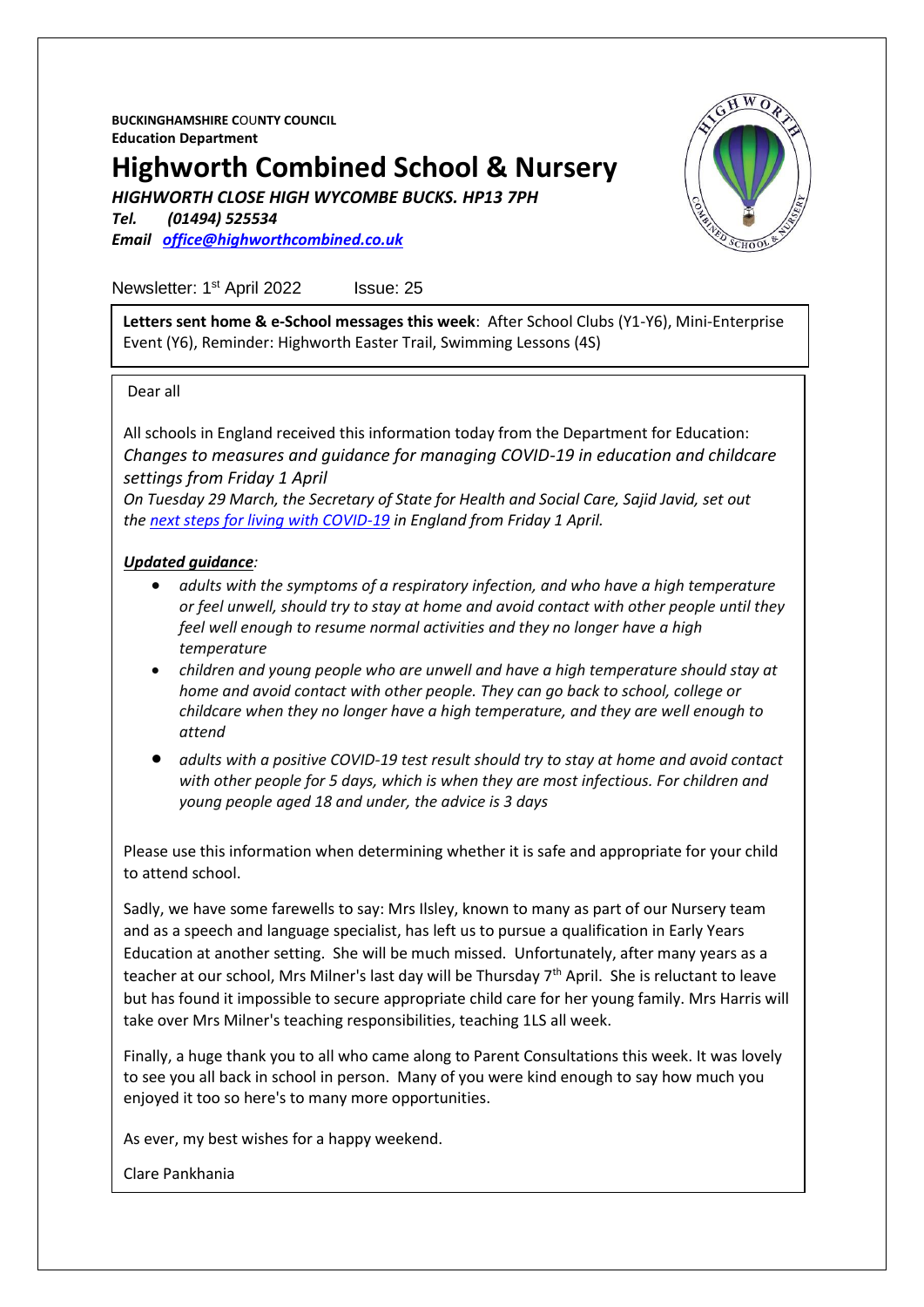## **ATTENDANCE**

The display board at the front of the school shows each year group's weekly attendance.

**SCHOOL ATTENDANCE TARGET IS 96%**

**BEST ATTENDANCE: 98.3% (CLASS 1H) WELL DONE**

**OUR WHOLE SCHOOL ATTENDANCE IS 94.1%**

### **DATES FOR YOUR DIARIES THIS WEEK:**

**Tuesday 5th April: 3.20pm** Y6 Mini Enterprise Event

**Thursday 7th April** Y1 Trip to Rushall Farm

**Friday 8th April: 2.15pm**  School Closes for the Easter Break

**CHILDREN RETURN TO SCHOOL ON MONDAY 25TH APRIL**

# **PARENT ZONE**